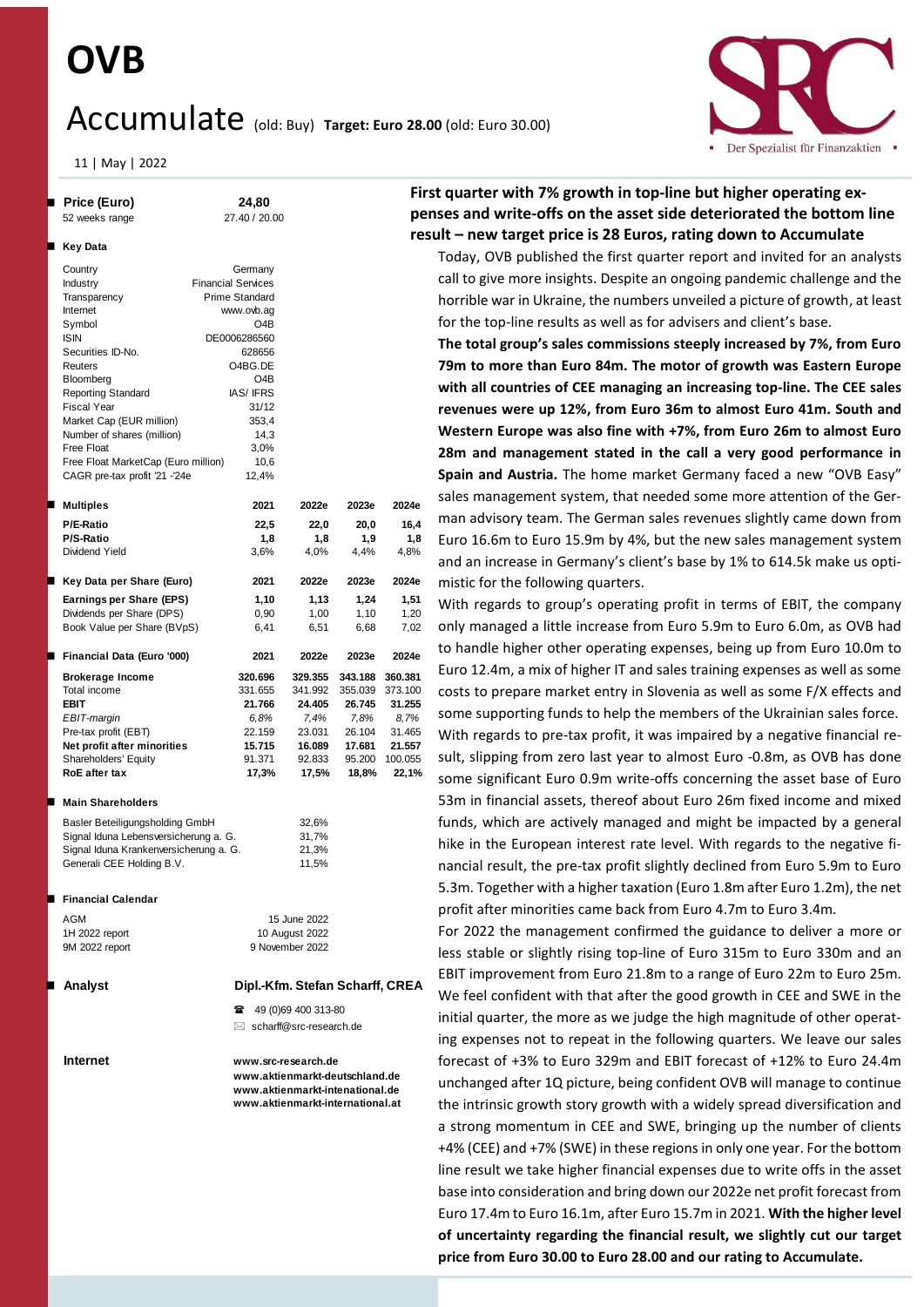



#### OVB Holding AG

| Industry:                                | <b>Financial Advisory</b> |  |  |  |  |
|------------------------------------------|---------------------------|--|--|--|--|
| Sub-segment:                             | Private households        |  |  |  |  |
| Country:                                 | Germany                   |  |  |  |  |
| Headquarter:                             | Cologne                   |  |  |  |  |
| Foundation:                              | 1970                      |  |  |  |  |
| <b>Employees:</b>                        | 679                       |  |  |  |  |
| (Holding, IT and services)               |                           |  |  |  |  |
| <b>IR Contact:</b>                       |                           |  |  |  |  |
| Brigitte Bonifer (Mail: bbonifer@ovb.de) |                           |  |  |  |  |

**Industry:** Financial Advisory **Management Board of OVB Holding AG: CEO Mario Freis** 

CFO Frank Burow COO Thomas Hücker

**Employees:** 679 **Supervisory Board of OVB Holding AG:** Michael Johnigk (Chairman) Markus Jost **IR Commanded Contact:** Dr. Thomas A. Lange Wilfried Kempchen<br>**IR Contact:** Dr. Marald Steirer Maximilian Beck

Cologne-basedOVB was founded in 1970 and is therefore one of the first independent financial advisors being active in Germany. Today the company is among the leading European companies distributing the complete range of financial products like for instance property-, health- and accident-insurances as well as mutual funds, provision products and corporate pension products to private households. About two Thirds of all new business is from unit-linked provision products and other old-age provision solutions. The demography of today's society (lots of old retired people and a shrinking number of young families) demands for additional private old-age provision besides the public pension, in particular in aging Western Euopean countries. OVB's major target groups are the middle class households with an average to affluent incomes. OVB has a broad customer base of over 4 million clients across Europe. Over 5,400 independent financial advisers provide a superior independent financial advice. At present, OVB is represented in 15 countries. To simplify reporting, countries are being classified in three regions: France, Italy, Spain, Switzerland, Austria, Greece and Belgium belong to South and Western Europe (SWE). SWE stands for 31% of group's revenues at present. The lion's share of revenues (50%) comes from Central- Eastern Europe (namely Poland, Hungary, Romania, Slovakia, Czech Republic, Croatia and Ukraine). Germany as domestic market stands for its own and has a share on total revenues of about 19%.



Due to an early engagement as outrider in CEE already in early Nineties, OVB has a very sound and in some countries even a leading market position. Therefore, the majority of advisers are active in the CEE-region (almost 3,200 of c. 5,400 advisers) and usually generate the largest contribution to group's operating profit (almost 50%). However, the fifteen national markets of OVB count a population of more than 410 million people. The company generates more than 80% of its total revenues outside Germany and has therefore by far the most significant foreign business compared to other German competitors within the IFA industry. With its diversified revenues from old-age solutions and a growing business in real estate finance OVB is not very dependent on the economic development or a changing regulation of one single country, which helps in an economic downturn (not so much at Corona times, unluckily) and during the continued very low interest environment. Anyhow, the management continuously screens further national markets to expand its reach in Europe (the Baltics might be a topic for later years, also Slovenia, Portugal and Lux for nearer future), but with the COVID-19 pandemic regional expansion might be not at the top of the agenda. Regarding to the Evolution 2022 program the firm wanted to enter at least 1 more new country until 2022 and did this with Belgium in Dec. 2018. With regards to the dividend, OVB is a steady and reliable payer, the FY 2020 dividend remains stable at 75 Cents plus a 25 Cents bonus dividend for the 50 years jubilee. The dividend yield is high at the current share price, at 4%. The RoE after tax was at high 12% in 2019 and 2020. Despite the COVID-19 pandemic OVB delivered a growth in 2021 sales numbers (+19%) and EBIT (+46%), driven by a very strong CEE and SWE growth. The full year 2021 EBIT of almost Euro 22m clearly exceeded the 2019 and 2020 levels between Euro 14m and 15m. For 2022 OVB projects a top-line slightly below or slightly over the 2021 result, given the shaky political and economic situation in Europe. For the EBIT the company is more optimistic and expects to come in higher than in 2021, in a range between Euro 22m and Euro 25m, given the efforts of the last years for a streamlining of organization and the great progress in digitalisation and efficiency.

*Source: Company Data, SRC Research*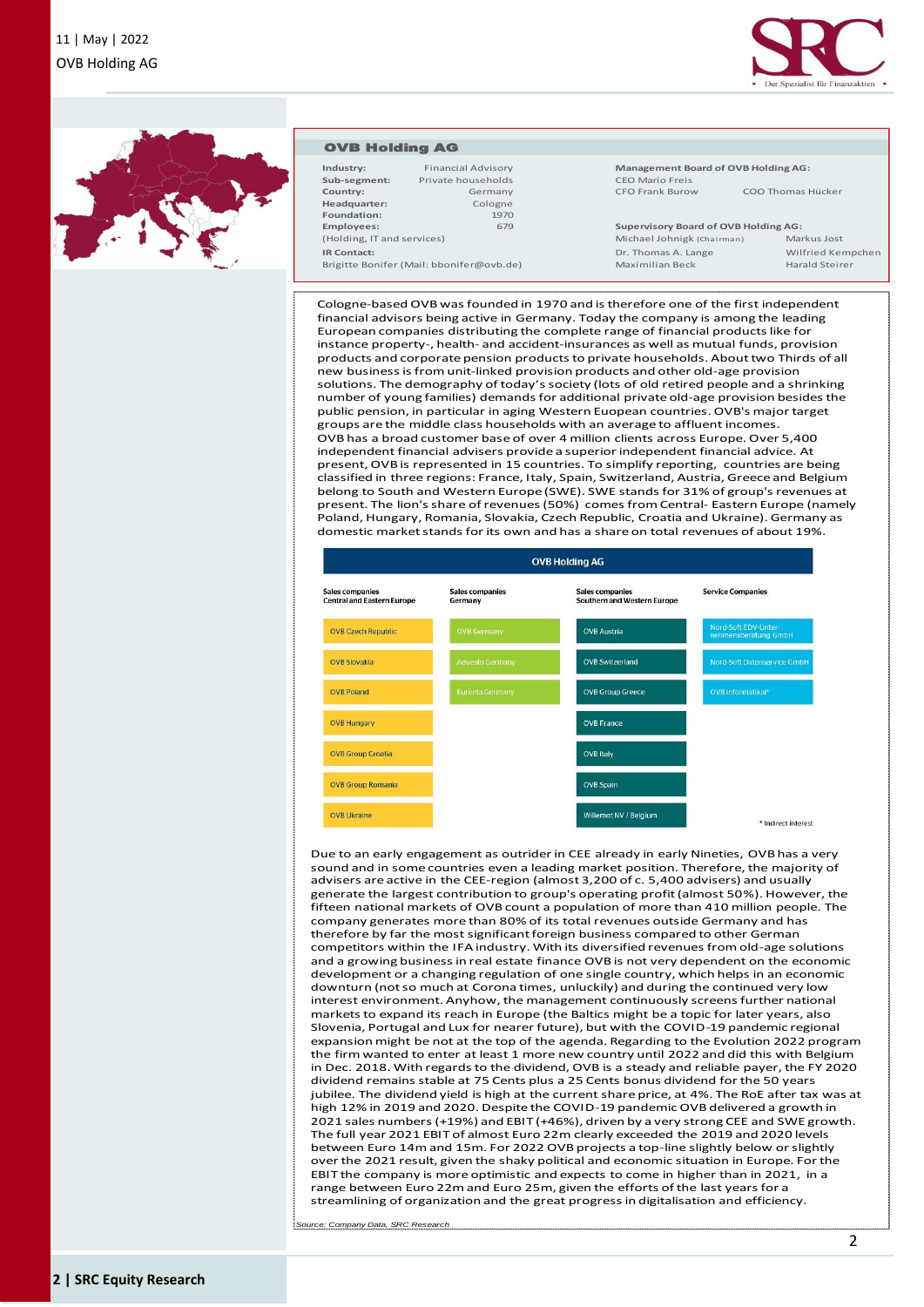



ezialist für Finanzaktien

*\* without secondary contracts*

| Key data                      | 2019        | 1Q 2020    | <b>2Q 2020</b> | 3Q 2020    | 4Q 2020    | 2020        | 1Q 2021    | 2Q 2021    | 3Q 2021    | 4Q 2021    | 2021        | 1Q 2022    |
|-------------------------------|-------------|------------|----------------|------------|------------|-------------|------------|------------|------------|------------|-------------|------------|
| Clients                       | 3.760.000   | 3.870.000  | 3.900.000      | 3.930.000  | 3.960.000  | 3.960.000   | 4.010.000  | 4.050.000  | 4.090.000  | 4.130.000  | 4.130.000   | 4.180.000  |
| <b>Advisers</b>               | 5.069       | 5.041      | 5.072          | 5.164      | 5.248      | 5.248       | 5.358      | 5.465      | 5.466      | 5.603      | 5.603       | 5.613      |
| Total sales revenues          | 257.819.000 | 66.800.000 | 63.900.000     | 64.500.000 | 75.400.000 | 270.600.000 | 78.700.000 | 80.500.000 | 75.000.000 | 86.500.000 | 320.700.000 | 84.200.000 |
| EBIT                          | 14.082.000  | 3.900.000  | 3.600.000      | 3.600.000  | 3.800.000  | 14.900.000  | 5.900.000  | 6.500.000  | 3.900.000  | 5.500.000  | 21,800,000  | 6.000.000  |
| <b>EBIT Margin</b>            | 5,5%        | 5,8%       | 5,6%           | 5,6%       | 5,0%       | 5,5%        | 7,5%       | 8,1%       | 5,2%       | 6,4%       | 6,8%        | 7,1%       |
| Net profit (after minorities) | 9.616.000   | 2.385.000  | 3.109.000      | 2.794.000  | 2.197.000  | 10.485.000  | 4.662.000  | 4.902.000  | 2.745.000  | 3.406.000  | 15.715.000  | 3.439.000  |
|                               |             |            |                |            |            |             |            |            |            |            |             |            |
| <b>Regions</b>                |             |            |                |            |            |             |            |            |            |            |             |            |
| <b>CEE</b>                    | 2019        | 10 20 20   | 20 20 20       | 3Q 2020    | 4Q 2020    | 2020        | 10 2021    | 20 20 21   | 30 2021    | 40 2021    | 2021        | 1Q 2022    |
| Clients                       | 2.520.000   | 2.630.000  | 2.660.000      | 2.680.000  | 2.700.000  | 2.700.000   | 2.730.000  | 2.760.000  | 2.790.000  | 2.820.000  | 2.820.000   | 2.850.000  |
| <b>Advisers</b>               | 2.919       | 2.976      | 2.964          | 3.051      | 3.071      | 3.071       | 3.141      | 3.188      | 3.196      | 3.276      | 3.276       | 3.308      |
| Total sales revenues          | 122.900.000 | 31.400.000 | 30.800.000     | 31.800.000 | 36.400.000 | 130.400.000 | 36.300.000 | 39.800.000 | 37.400.000 | 44.400.000 | 157.900.000 | 40.700.000 |
| EBIT                          | 11.100.000  | 2.500.000  | 3.500.000      | 3.300.000  | 4.900.000  | 14.200.000  | 3.600.000  | 4.700.000  | 4.700.000  | 7.400.000  | 20.400.000  | 4.600.000  |
| <b>EBIT Margin</b>            | 9,0%        | 8,0%       | 11,4%          | 10,4%      | 13,5%      | 10,9%       | 9,9%       | 11,8%      | 12,6%      | 16,7%      | 12,9%       | 11,3%      |
|                               |             |            |                |            |            |             |            |            |            |            |             |            |
| Germany                       | 2019        | 1Q 2020    | 20 20 20       | 3Q 2020    | 4Q 2020    | 2020        | 10 2021    | 20 20 21   | 30 2021    | 4Q 2021    | 2021        | 1Q 2022    |
| Clients                       | 612.982     | 611.859    | 611.524        | 611.437    | 609.432    | 609.432     | 608.502    | 608.544    | 614.278    | 613.386    | 613.386     | 614.513    |
| <b>Advisers</b>               | 1.295       | 1.219      | 1.224          | 1.234      | 1.242      | 1.242       | 1.205      | 1.216      | 1.227      | 1.240      | 1.240       | 1.203      |
| Total sales revenues          | 61.600.000  | 16.100.000 | 14.300.000     | 14.200.000 | 16.700.000 | 61.300.000  | 16.600.000 | 15.100.000 | 15.500.000 | 17.300.000 | 64.500.000  | 15,900,000 |
| EBIT                          | 7.900.000   | 2.500.000  | 2.400.000      | 1.300.000  | 1.900.000  | 8.100.000   | 2.800.000  | 2.200.000  | 1.600.000  | 1.600.000  | 8.200.000   | 2.400.000  |
| <b>EBIT Margin</b>            | 12,8%       | 15,5%      | 16.8%          | 9,2%       | 11,4%      | 13,2%       | 16,9%      | 14,6%      | 10,3%      | 9,2%       | 12.7%       | 15,1%      |
|                               |             |            |                |            |            |             |            |            |            |            |             |            |
| South-Western Europe          | 2019        | 1Q 2020    | <b>2Q 2020</b> | 3Q 2020    | 4Q 2020    | 2020        | 1Q 2021    | 2Q 2021    | 3Q 2021    | 4Q 2021    | 2021        | 1Q 2022    |
| Clients                       | 619.374     | 628.643    | 633.691        | 642.025    | 652.934    | 652.934     | 666.592    | 680.572    | 689.749    | 700.606    | 700.606     | 711.801    |
| <b>Advisers</b>               | 855         | 846        | 884            | 879        | 935        | 935         | 1.012      | 1.061      | 1.043      | 1.087      | 1.087       | 1.102      |
| Total sales revenues          | 73.300.000  | 19.300.000 | 18.900.000     | 18.300.000 | 22.400.000 | 78.900.000  | 25.900.000 | 25.500.000 | 22.100.000 | 24.900.000 | 98.400.000  | 27,600,000 |
| EBIT                          | 4.800.000   | 1.000.000  | 700.000        | 1.300.000  | 1.200.000  | 4.200.000   | 2.500.000  | 2.200.000  | 2.100.000  | 2.300.000  | 9.100.000   | 2.800.000  |
| <b>EBIT Margin</b>            | 6,5%        | 5,2%       | 3,7%           | 7,1%       | 5,4%       | 5,3%        | 9,7%       | 8,6%       | 9,5%       | 9,2%       | 9,2%        | 10,1%      |